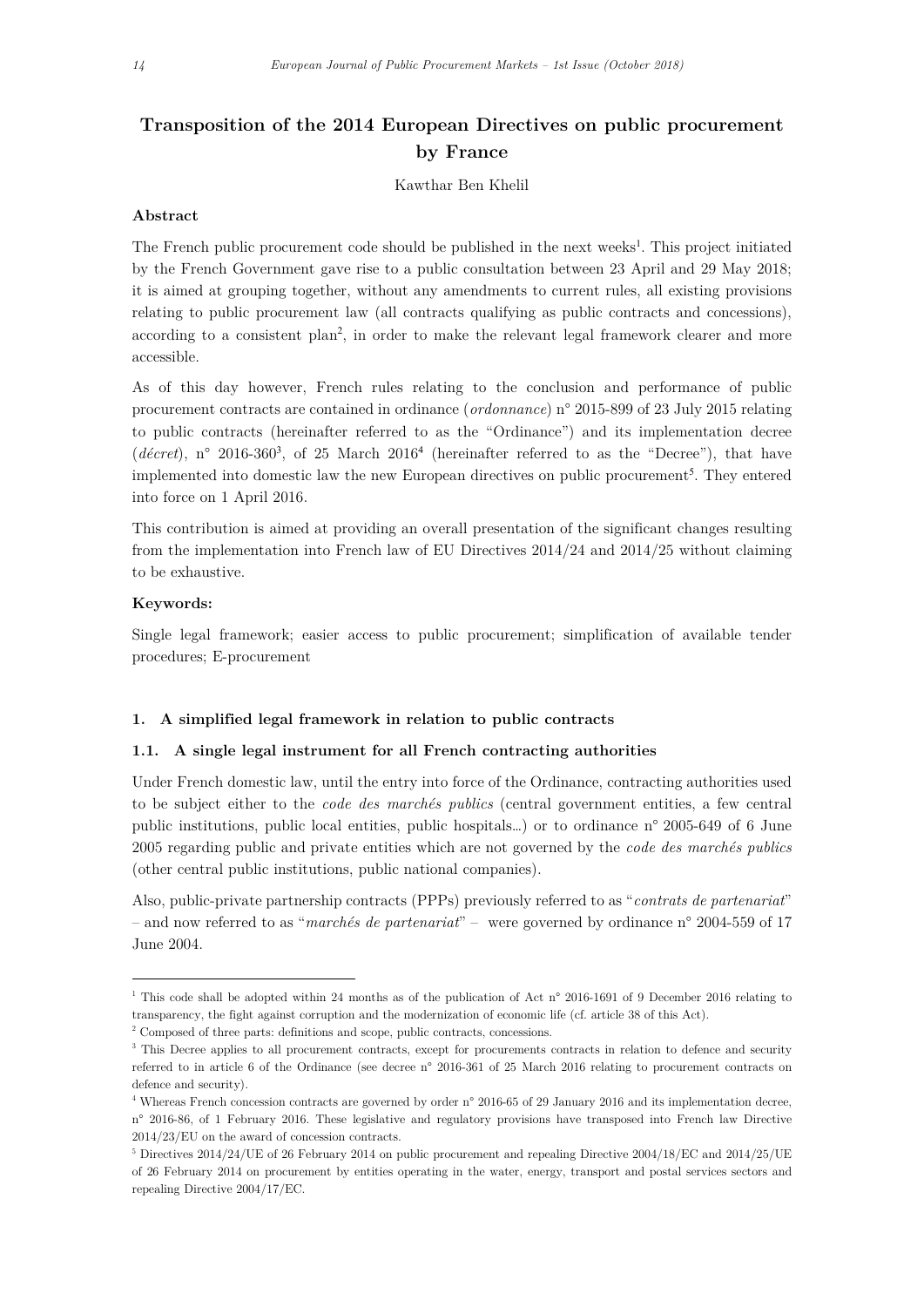In addition, framework agreements (accords-cadres) are defined as a category of public contracts with one or more economic operators the purpose of which is to establish the terms relating to order forms (bons de commande) to be issued or the terms governing the subsequent public contracts to be concluded during a given period, in particular with regard to price and, where appropriate, the quantity envisaged (Ordinance, article 4). Public contracts with order forms (marchés à bons de commande) have therefore become a sub-category of framework agreements as opposed to a different type of public contract.

All public contracts – including marchés de partenariat<sup>6</sup> – executed by any French contracting authorities – and contracting entities – are now governed by only one legal instrument under French law: the Ordinance, together with the Decree.

# 1.2. Any procurement contract concluded by a French public entity is governed by French administrative law

Pursuant to article 3 of the Ordinance, procurement contracts executed by French public entities are governed by French administrative law, which entails a certain number of specific rules which depart from common rules (*exorbitantes du droit commun*) and general principles related to administrative contracts resulting mainly from French administrative case law, whether or not expressly provided for by the contract, among which:

- right for the public entity to modify unilaterally the contract, subject to indemnification of the contractor (CE, 11 March 1910, Compagnie générale française des tramways, n° 16178: Rec., p. 216);
- right of unilateral termination by the public entity, for grounds of public interest, even failing an express clause in this respect (CE, Ass., 2 May 1958, Distillerie de Magnac-Laval, n° 32401- 32402-32507-34562: Rec., p. 246) or for breach by the economic operator;
- prohibition, in principle, for the contractor to invoke the exception d'inexécution, i.e. the defence consisting in ceasing to perform the contract on the ground that the other party has breached its contractual obligations (CE, 7 January 1976, Ville d'Amiens, n° 92888: Rec., p. 11)<sup>7</sup> .

This also results in French administrative courts having jurisdiction over any claims filed by the parties or third parties to a public contract in relation to the conclusion, interpretation or performance of such contract, whereas there used to be a distribution between French administrative and judicial courts under the previous rules.

### 2. An easier access to public contracts

### 2.1. Division into lots

Under article 32 of the Ordinance, public contracts – except for global public contracts mentioned in section 4 of the Ordinance – must in principle be divided into lots unless their subject-matter does not enable separate performances to be identified. Contracting authorities can nevertheless decide not to divide a public contract into lots; they must in this hypothesis indicate the main

<sup>6</sup> Ordinance, article 4.

<sup>&</sup>lt;sup>7</sup> It is to be noted that the contractor may, however, now have the right to terminate unilaterally a public contract in the event that the contracting authority has breached its contractual obligations, provided that (i) the contract is not related to the very operation of a public service and (ii) the conditions for such a unilateral termination are provided for by the contract (CE, 8 October 2014, Société Grenke location, n° 370644). The contractor's right to terminate the contract, which is therefore limited to a certain kind of contracts, is also strictly regulated: first, the contractor cannot terminate the contract without having first enabled the contracting authority to oppose the termination for grounds connected with the public interest (e.g. requirements of the public service); secondly, where grounds connected with the public interest are raised by the contracting authority, the contractor shall continue to perform the contract; otherwise the contract could be terminated exclusively against the contractor, which shall bear the costs incurred. The grounds of public interest can nevertheless be challenged before an administrative court in order to obtain the judicial termination of the contract.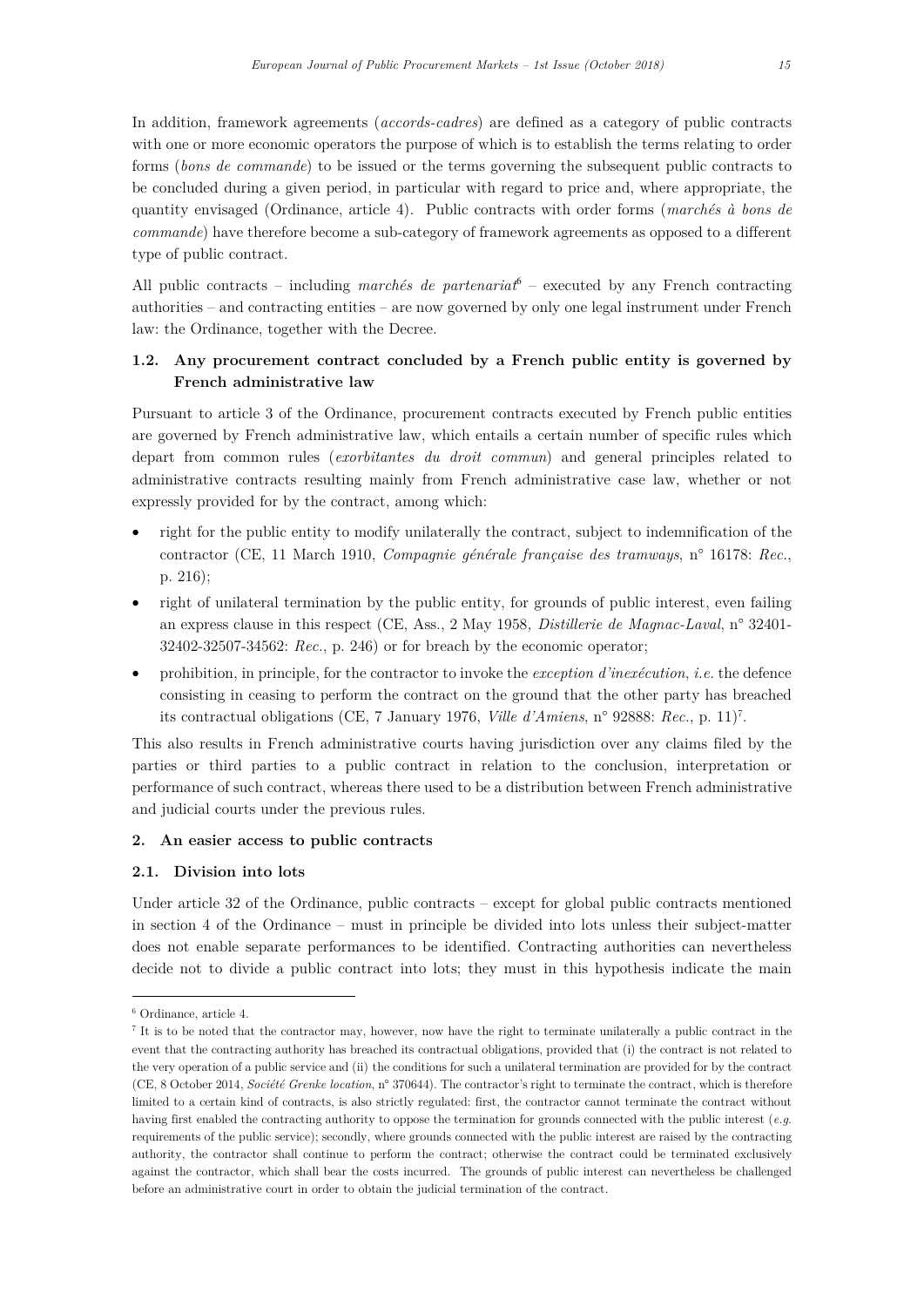reasons for their choice (in the procurement documents or the individual report in relation to contracts the value of which is above European thresholds).

Regarding public contracts divided into lots, the contracting authority's right to limit either the number of lots for which the same economic operator may submit a tender or the number of lots which may be awarded to the same tenderer is also introduced into article 32 of the Ordinance, in line with the previous domestic case law (CE, 20 February 2013, Société Laboratoire Biomnis, n°  $363656)^8$ .

### 2.2. European Single Procurement Document

According to the 2014 EU Directives<sup>9</sup>, contracting authorities must accept the European Single Procurement Document ("ESPD") at the time of submission of requests to participate or submission of tenders.

This document consists of an updated self-declaration as a preliminary evidence in replacement of certificates issued by public authorities or third parties confirming that the economic operator is not in one of the situations in which it must or may be excluded; it meets the selection criteria set out by the contracting authority as to economic and financial standing or technical and professional ability; where applicable, it fulfils the objective rules and criteria that have been set out in relation to the reduction of the number of otherwise qualified candidates to be invited to participate. The ESPD which has already been used in a previous procurement procedure may be reused by the economic operator if it confirms that the information contained therein continues to be correct. The contracting authority is obliged to verify the correctness of the information given in the ESPD only regarding the presumptive best bidder.

The use of this document should therefore result in considerable simplification for the benefit of both economic operators and contracting authorities: it should provide substantial relief for companies regarding cross-border applications and small and medium-sized enterprises; in addition, this should allow contracting authorities to save time during the tender process.

Nevertheless, in practice, it is to our knowledge not widely used as of this day.

### 2.3 Right to invite tenderers to regularize an irregular tender

Even though irregular tenders submitted within the framework of open or restricted procedures or procedures without negotiation must be eliminated, contracting authorities may invite tenderers to regularize their tenders provided that they are not abnormally low<sup>10</sup>.

This should allow tenders with minor irregularities to be regularized instead of being automatically eliminated.

### 3. Operations excluded from the scope of the Ordinance

### 3.1 Specific exclusions for service contracts

New specific exclusions have been inserted into article 14 of the Ordinance, regarding service contracts, notably:

public passenger transport services by rail or metro (considering specific rules in this field<sup>11</sup>),

<sup>8</sup> Cf. also Decree, article 12.

<sup>9</sup> Cf. Directive 2014/24/EU, article 59.

<sup>10</sup> Decree, article 59.

<sup>&</sup>lt;sup>11</sup> Regulation (EC) n° 1370/2007 of the European Parliament and of the Council of 23 October 2007 on public passenger transport services by rail and by road and repealing Council Regulations (EEC) n° 1191/69 and n° 1107/70.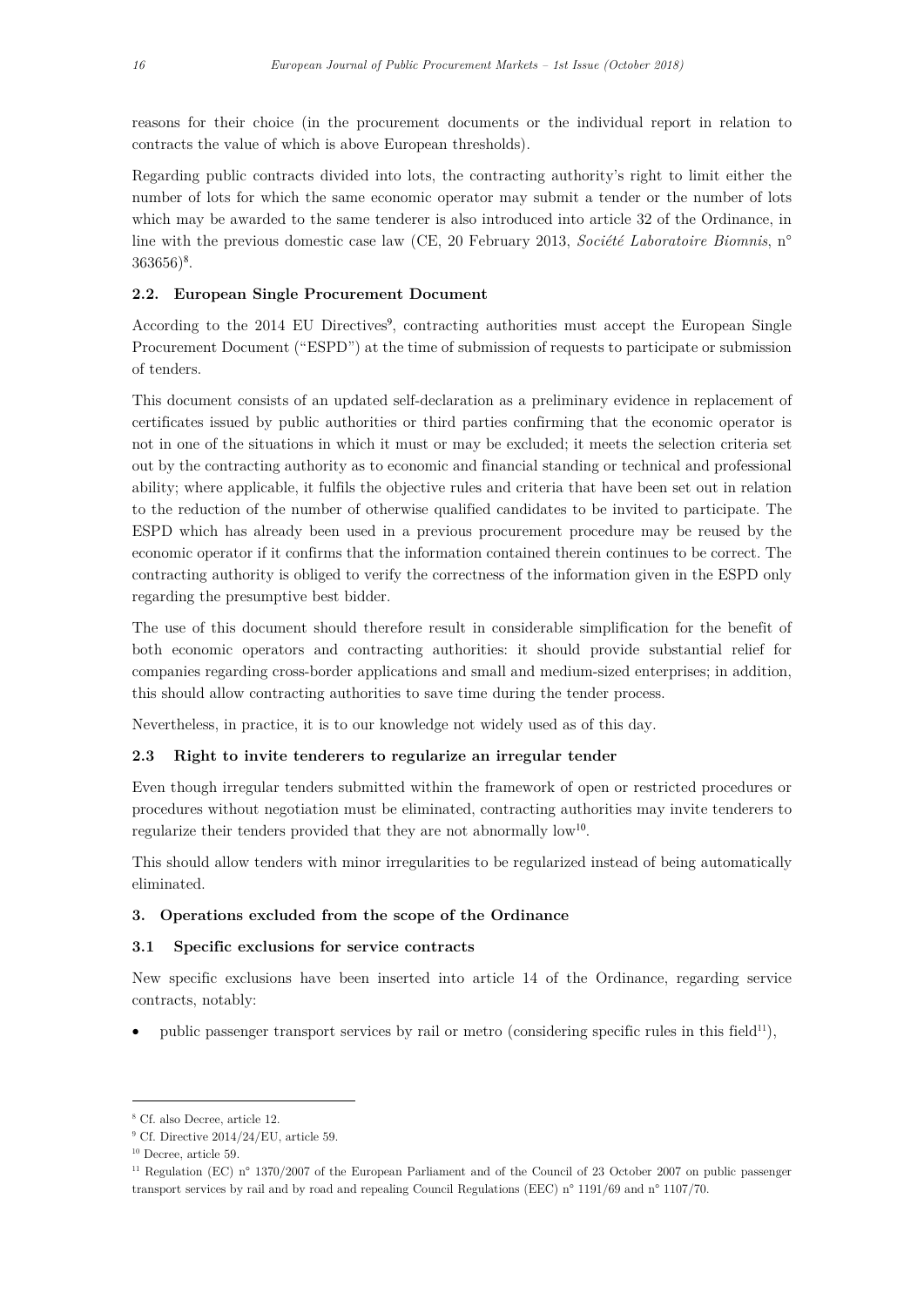- loans, whether or not in connection with the issue, sale, purchase or transfer of securities or other financial instruments,
- specific service contracts (firefighting and rescue services, emergency services, nuclear security, ambulance except for services consisting exclusively in the transport of patients) awarded to a non-profit-making legal entity.

### 3.2 "In house" exclusion

Exclusions in relation to cooperation between contracting authorities are also implemented into French law by the Ordinance: the conditions under which contracting authorities may conclude contracts with each other without being held to comply with the requirements of public procurement law are set forth within.

In particular, pursuant to the "in house" theory created by the European Court of Justice's case law, the criteria for a contracting authority to award a contract directly to a legal entity they control have been broadly transcribed in the EU directives and French law<sup>12</sup>.

The notion of "control similar to that exercised over its own departments" is defined as the situation where the contracting authority exercises a decisive influence over both the strategic objectives and significant decisions of the controlled entity<sup>13</sup>.

The "in house" exception can now be cascaded as another contracting authority may come in between the controlling authority and the controlled entity, either itself in an "in house" situation or laterally (between procurers controlled by the same contracting authority).

Additionally, the "in house" situation can result from a control exercised jointly by several contracting authorities<sup>14</sup>.

Whereas the *code des marchés publics* required that the essential part of the controlled entity's activity be exercised for the controlling authority, this criterion is not quantified, in line with the provisions of the EU Directives: more than 80% of the activities of the controlled legal entity must be carried out in the performance of tasks it has been entrusted by the controlling contracting authority or by other legal entities controlled by that contracting authority.

Private capital participation in the controlled legal person is henceforth allowed<sup>15</sup>, whether indirectly or directly; in the latter case however, the participation must be non-controlling and non-blocking, required by national legislative provisions in conformity with the Treaties and not exert a decisive influence on the controlled legal entity.

Furthermore, "in house" relations do not necessarily apply downward only: public contracts concluded by the controlled legal entity with the controlling contracting authority also benefit from this exception.

### 3.3 Contractual cooperation between contracting authorities

According to article 18 of the Ordinance, contracting authorities may conclude contracts without having to apply the Ordinance and Decree provided that:

<sup>12</sup> Ordinance, article 17.

<sup>&</sup>lt;sup>13</sup> For an example in the European case law: ECJ, 19 April 2007, Parking Brixen GmbH, Gemeinde Brixen, Stadtwerke Brixen AG, C-458/03.

<sup>&</sup>lt;sup>14</sup> The condition of joint control is fulfilled not only where the contracting authorities hold capital in the entity but also play a role in its managing bodies, but the Ordinance allows the participation in the managing bodies to be indirect for several or all of the contracting authorities considered, which makes this condition more flexible than in the previous case law (ECJ, 29 November 2012, Econord SpA, C-182/11, et CE, 6 November 2013, n° 365079).

<sup>&</sup>lt;sup>15</sup> Whereas it was formerly excluded by case law: ECJ, 11 January 2005, Stadt Halle, RPL Recyclingpark Lochau GmbH, C-26/03.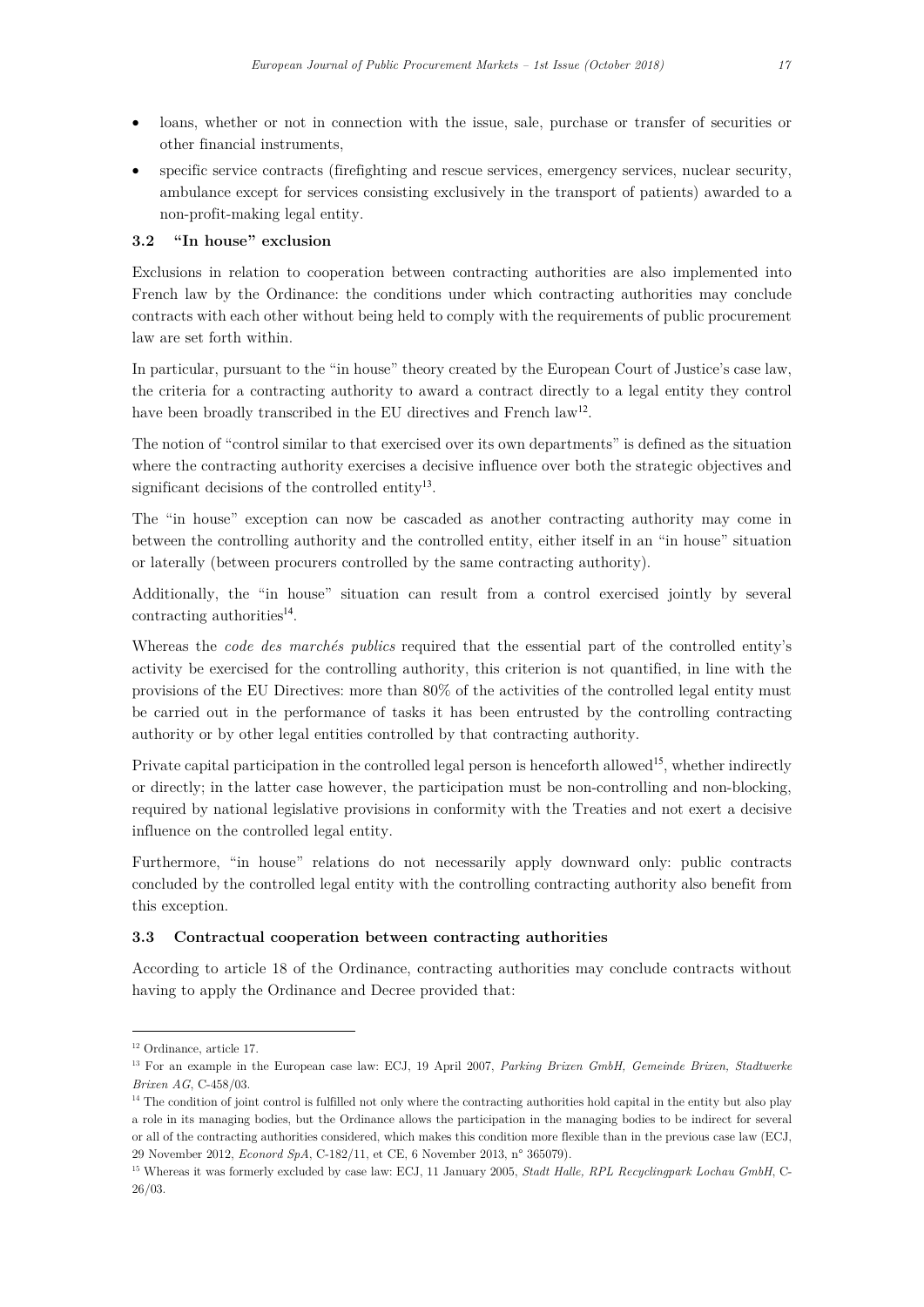- the contract establishes or implements a cooperation between the participating contracting authorities with the aim of ensuring that the public services they have to perform are provided with a view to achieving objectives they have in common
- the cooperation is driven solely by considerations relating to the public interest, and
- the contracting authorities perform on the open market less than 20 % of the activities covered by the cooperation.

These criteria would deserve to be clarified by case law.

### 4. Publication thresholds

European thresholds<sup>16</sup> are currently as follows:

- regarding supply and services contracts:
	- o in respect to contracting authorities:  $\epsilon$  144,000 for central government authorities and central public institutions, or  $\in$  221,000 as regards public local entities;
	- o in relation to contracting entities:  $\in$  443,000, and
- as regards public works contracts:  $\in 5{,}548{,}000^{17}$ .

Above European thresholds, one of the following tender procedures must be used:

- an appel d'offres (either open or restricted procedure) in principle,
- a competitive procedure with negotiation (contracting authorities) or a negotiated procedure with prior publication (contracting entities).
- $\bullet$  a competitive dialogue<sup>18</sup>.

A contract notice must be published in the Official Journal of the European Union.

For contracts whose estimated value is below the European thresholds, the conditions for the publication and competition processes can be freely determined (procédure adaptée) by the contracting authority, provided that they are adapted to the object and specificities of the contract, the number and location of the economic operators likely to be interested in the contract, and the circumstances of the contract to be concluded (Decree, article 27). Contracting authorities may also resort to the procedure referred to as "adaptée" for contracts for social and other specific services, regardless of their value (Decree, article 28).

The Ordinance and Decree provide for intermediary thresholds in addition to those resulting from European directives:

- contracts below  $\in$  25,000 may be concluded without prior publication (Decree, article 30-I-8°). The contracting authority must nevertheless choose a relevant offer, make good use of public money and refrain from systematically contracting with the same economic operator when the contracting authority's needs may be met by several other operators.
- For contracts that are (i) executed by the French Government, public national institutions that do not have an industrial and commercial nature, public local entities and institutions, and (ii) worth between  $\epsilon$  90,000 and the above-mentioned European thresholds, a contract notice has to be published either in the *Bulletin Officiel des Annonces des Marchés Publics* (BOAMP) or in a newspaper authorized to publish legal announcements. The contracting authority must appreciate whether, according to the nature or amount of the products, services or works concerned, a notice in a specialised newspaper corresponding to the economic sector involved or

<sup>16</sup> Excluding VAT.

<sup>&</sup>lt;sup>17</sup> Notice relating to thresholds applicable to public contracts and to the list of central government authorities in public

procurement law, n° 171 (published on 31 December 2017 in the Official Journal of the French Republic).

<sup>18</sup> Ordinance, article 42.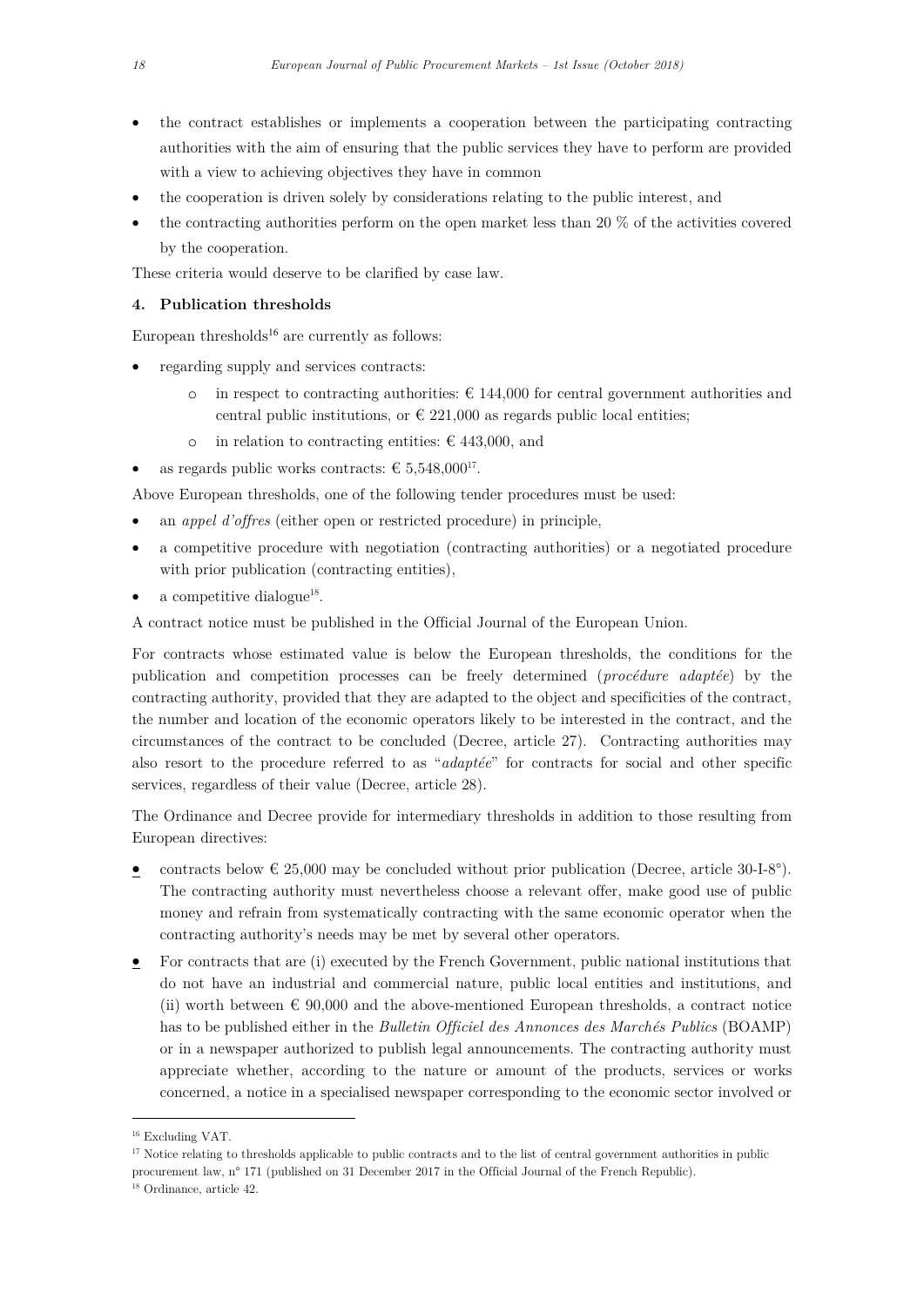in the Official Journal of the European Union is in addition necessary to guarantee an appropriate information for reasonably vigilant economic operators that might be interested in the contract (Decree, article 34-I-1°-b).

In any case, the fundamental principles of public procurement, such as equal access to public procurement and transparency, must be observed regardless of the value of the contract (even below € 25,000).

### 5. Simplification in respect of available tender procedures

### 5.1 Easier recourse to negotiated procedures

Whereas a contracting authority is free to choose among the open and the restricted procedure<sup>19</sup>, they may use a negotiated procedure only under certain circumstances. Nonetheless hypotheses of recourse to negotiated procedures have been significantly widened.

The negotiated procedure without prior publication of a contract notice (marché négocié sans publicité ni mise en concurrence préalables) may be used in the specific cases and circumstances referred to in article 30 of the Decree, where using an open or restricted procedure without negotiation is not likely to lead to a satisfactory outcome, for example:

- insofar as is strictly necessary when, for reasons of extreme urgency brought about by events unforeseeable for and not attributable to the contracting authority, the time limits for the open procedure, restricted procedure, negotiated procedure with prior publication or competitive dialogue cannot be complied with;
- where no tenders, no suitable tenders, no requests to participate or no suitable requests to participate have been submitted in response to (i) an open procedure or a restricted procedure carried out by a contracting authority, (ii) a tender procedure carried out by a contracting entity, or (iii) a tender procedure related to (a) a contract whose value is below the European thresholds or (b) related to social or other specific services or legal services involving the representation of the contracting authority in judicial proceedings, provided that the initial conditions of the public contract are not substantially altered;
- where the works, supplies or services can be supplied only by a particular economic operator for any of the following reasons: (i) the aim of the procurement is the creation or acquisition of a unique work of art or artistic performance; (ii) for technical reasons; (iii) the protection of exclusive rights, including intellectual property rights.

Contracting authorities may apply a competitive procedure with negotiation (procédure concurrentielle avec négociation) or competitive dialogue, in the specific cases and circumstances referred to in article 25-II of the Decree:

- the needs of the contracting authority require adapting readily available solutions;
- the needs of the contracting authority include innovative solutions;
- the public contract contains design performances;
- the contract cannot be awarded without prior negotiations because of specific circumstances related to the nature, the complexity or the legal and financial make-up of the contract or because of the risks attached to it;
- the technical specifications cannot be established with sufficient precision by the contracting authority with reference to a standard, European technical assessment, common technical specification or technical reference;

<sup>19</sup> Ordinance, article 42; Decree, article 66.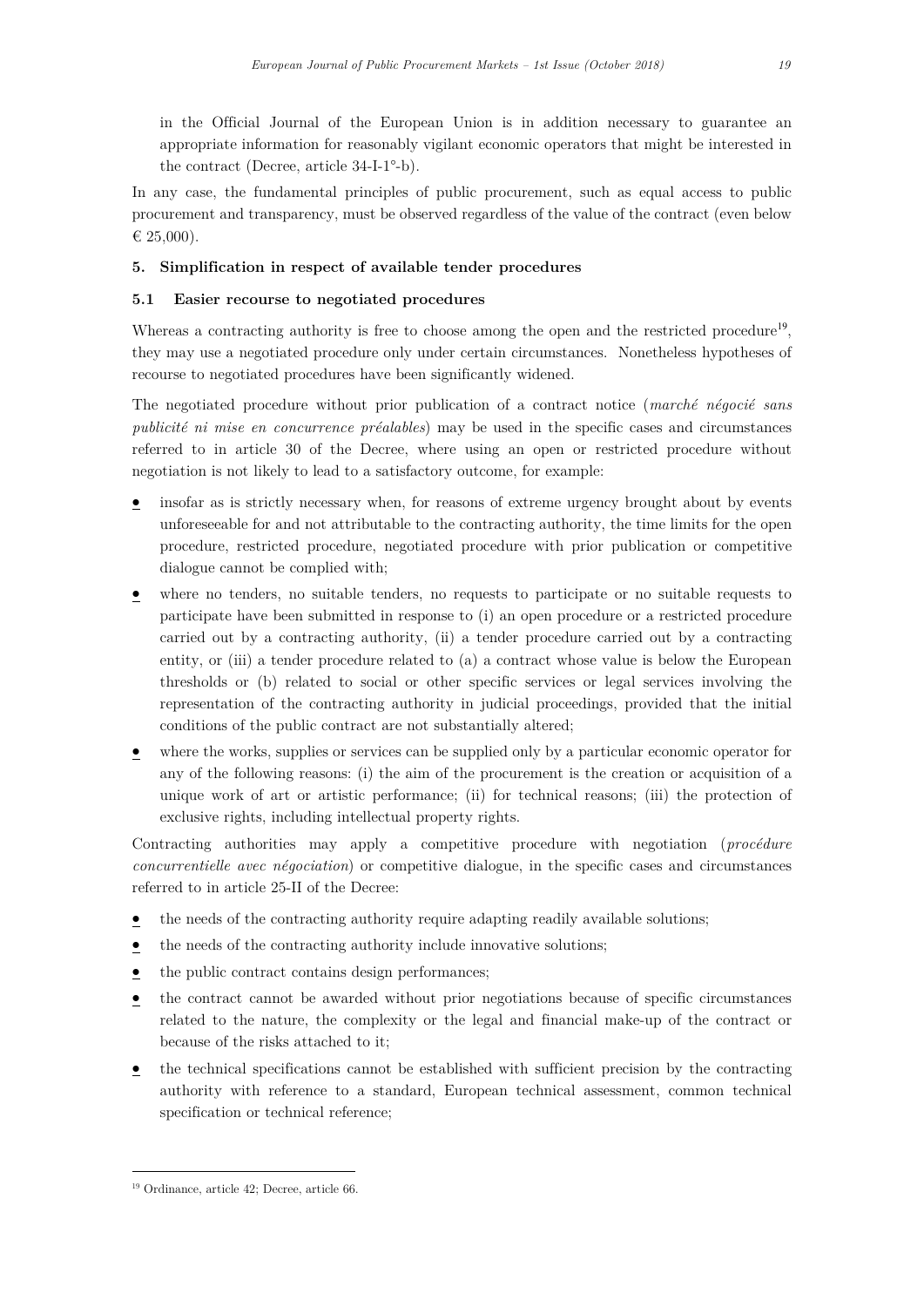where an open or restricted procedure resulted only in irregular or unacceptable tenders within the meaning of article 59 of the Decree, provided that the initial conditions of the public contract are not substantially altered. The contracting authority is not held to publish a contract notice when it allows to participate in the procedure only the tenderers which, during the prior open or restricted procedure, submitted tenders in accordance with the formal and deadline requirements of the procurement procedure.

In the utility services sectors, the use of the negotiated procedure with prior publication (*procédure* négociée avec mise en concurrence préalable) by contracting entities is always possible (Decree, article 26).

# 5.2 Right to examine tenders before candidatures within the framework of an open procedure

In open procedures contracting authorities may examine tenders before candidatures (more specifically, the absence of grounds of exclusion and the fulfilment of the selection criteria set out in the tender documents), which may allow them to check only the candidature of the tenderer which has submitted the most economically advantageous tender<sup>20</sup>.

However, the contracting authority must ensure that this verification is carried out in an impartial and transparent manner so that the public contract is not awarded to a tenderer that should have been excluded.

### 5.3 Innovation partnership

A new kind of public contract, i.e. the innovation partnership, was implemented into French law before the enactment of the Ordinance with the publication of decree n° 2014-1097 of 26 September 2014<sup>21</sup>. This contract should enable the award of research and development supplies, services or works, including the subsequent acquisition of the resulting products, services or works. It can only be resorted to provided that it complies with needs which cannot be satisfied by the acquisition of products, services or works already available on the market, which implies that the contracting authority will have to first carry out a thorough and precise study in order to check that their needs cannot be covered by already existing solutions.

An innovation partnership can be concluded with either one or more economic operators. In the latter case, this must be specified by the contracting authority in the tender documents and the innovation partnership is then composed of several individual contracts that must be performed separately.

Above European thresholds, the contracting authority may use the competitive procedure with negotiation or the negotiation procedure with prior publication subject to the specificities laid down by the Decree regarding innovation partnerships. In particular, the publication of a contract notice is mandatory. The contracting authority must identify the need for innovative products, services or works so as to enable economic operators to determine the nature and scope of the solution required and to decide whether to request to participate in the tender procedure. The tender documents must specify which elements of description must constitute the minimum requirements to be met by all tenders.

At this stage it is too soon to know whether this specific type of contract and procurement procedure will be used by many contracting authorities.

<sup>20</sup> Decree, article 68.

 $21$  It is now provided for by articles 93 to 95 of the Decree.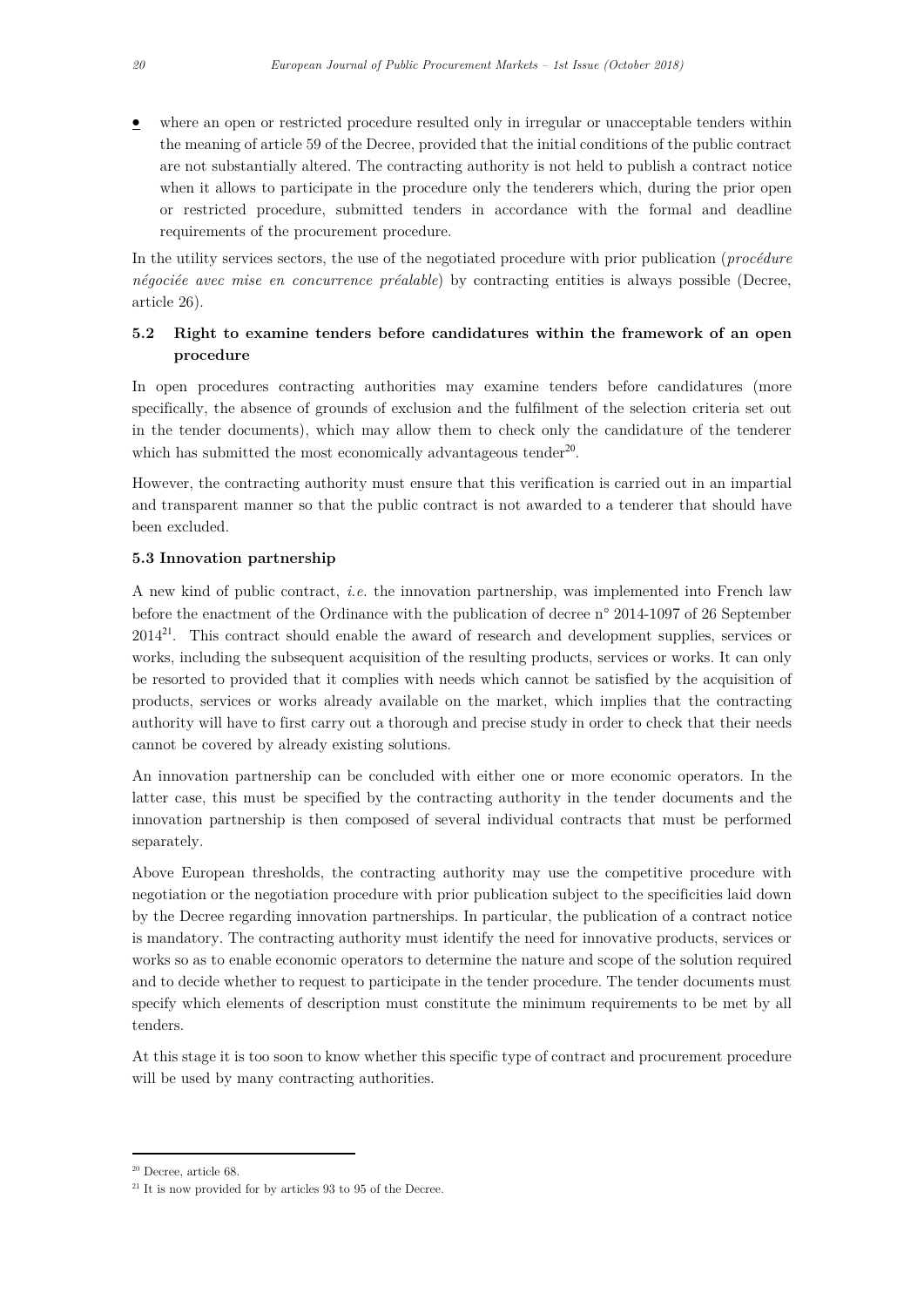#### 6. E-procurement

On 1 October 2018<sup>22</sup>, the use of electronic means of communication ("e-procurement") will become mandatory for all contracting authorities or entities regardless of the value of the contract<sup>23</sup>. However, exceptions to this obligation must apply: for example, contracts the value thereof is below  $\in$  25,000 or contracts for social and other specific services mentioned in article 28 of the Decree will be exempt from e-procurement<sup>24</sup>.

More specifically, when e-procurement is mandatory, electronic means have to be used concerning the essential elements of a procurement procedure, such as procurement documents and the submission of tenders<sup>25</sup>. All contracting authorities and entities must also offer unrestricted and full direct access - by electronic means and free of charge - to the electronic device used in relation to public procurement<sup>26</sup>.

Currently, several kinds of e-procurement platforms can be used by French contracting authorities: platforms proposed by private economic operators offering every function required by French and European public procurement law; numerous platforms developed by one public authority for its own needs; shared platforms developed by a grouping of public authorities for their own use.

The resort to e-signature has become optional by tenderers, under the current rules. It is up to the relevant contracting authority to decide whether it wishes to compel economic operators – in the contract notice or the tender rules within the framework of the relevant tender procedure  $-$  to sign bids electronically<sup>27</sup>. Executing a public contract electronically is also a faculty<sup>28</sup>.

# 7. Traceability and transparency of decision-making in procurement procedures

Directive  $2014/24/EU$  highlights that traceability and transparency of decision-making in procurement procedures is essential for ensuring sound procedures, in particular efficiently fighting corruption and fraud. Contracting authorities should consequently keep copies of concluded highvalue contracts<sup>29</sup>, in order to provide access to those documents to interested parties in accordance with applicable rules on access to documents<sup>30</sup>.

After 1 October 2018, all contracting authorities and entities must offer unrestricted and full direct access - by electronic means and free of charge - to the essential data<sup>31</sup> of any procurement procedure for public contracts and concessions whose value is equal to or exceeds  $\in 25,000$  (excluding VAT), except for information the disclosure of which would disturb public order<sup>32</sup>.

<sup>&</sup>lt;sup>22</sup> This has been already imposed on central purchasing bodies (*centrales d'achat*) since 1 April 2017.

<sup>23</sup> Decree, article 39.

<sup>24</sup> Decree, article 41.

<sup>25</sup> Decree, article 42.

<sup>26</sup> Decree, articles 39 and 42.

<sup>&</sup>lt;sup>27</sup> Ministerial reply to the written question of a member of Parliament, n° 21405: *JO Sénat*, 16 June 2016, p. 2691.

<sup>28</sup> Ordinance, article 102.

<sup>29</sup> Ordinance, article 57; Decree, article 108.

<sup>&</sup>lt;sup>30</sup> Cf. French code of relations between the public and administration, articles L. 300-1 and seq.

<sup>&</sup>lt;sup>31</sup> Including the nature and subject-matter of the public contract, its term, its value and main financial terms (Ordinance, article 56, Decree, article 107).

 $32$  Arrêté of 14 April 2017 relating to essential data in public procurement (NOR: ECFM1637256A). Motorway concessionaires have had to do so since 1 January 2018 (decree n° 2017-1816 of 28 December 2017 on the regulation of contracts in the field of motorways).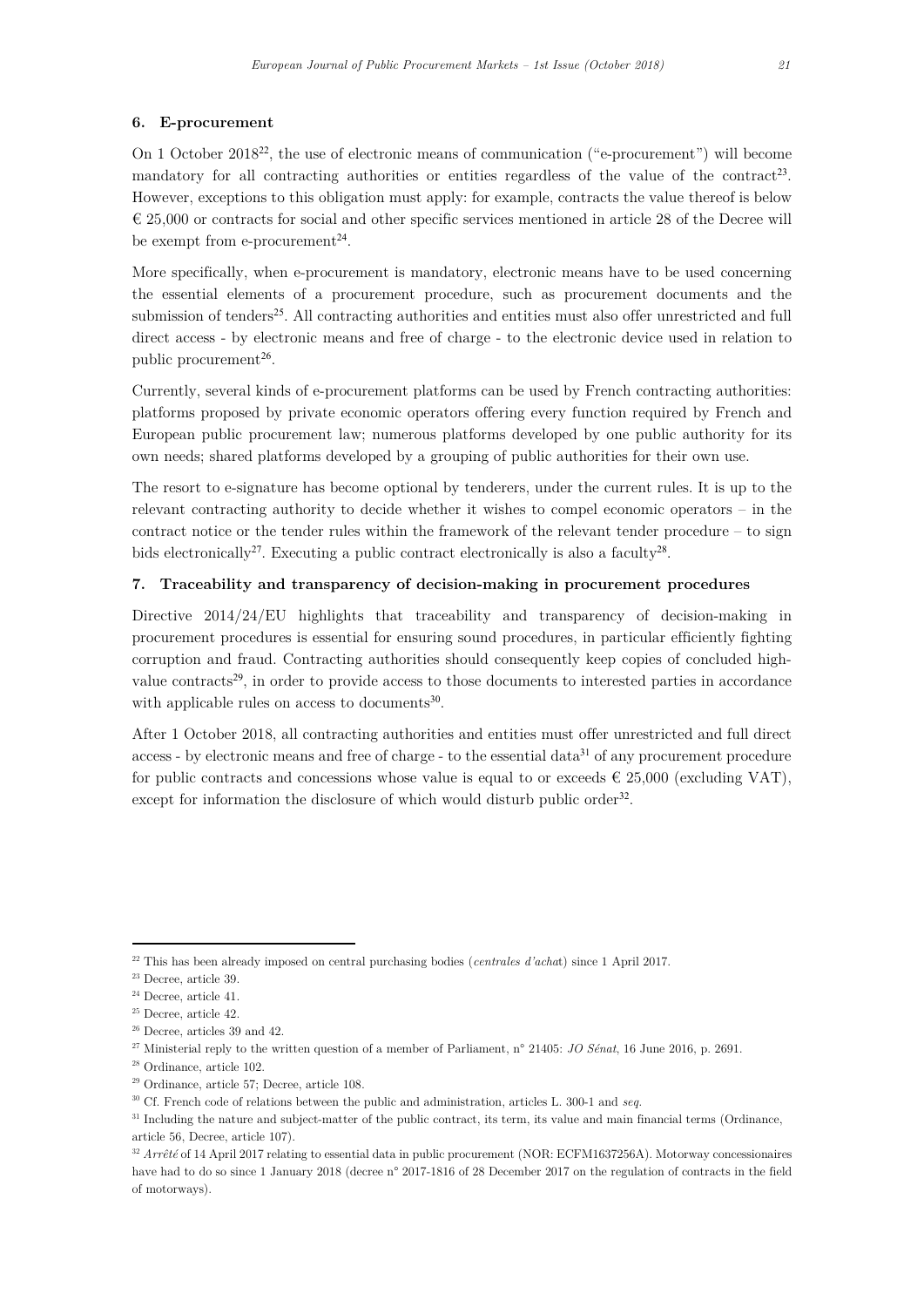#### 8. Modification of contracts during their term

Cases where existing public contracts may be modified during their term without a new tender procedure being required are set out more precisely than before in article 139 of the Decree.

In substance, public contracts may be amended, in particular when:

- the modifications, regardless of their amount, have been provided for in the initial procurement documents in clear, precise and unequivocal review clauses, or options, provided that they do not provide for modifications that would alter the overall nature of the contract;
- additional works, services or supplies by the original contractor have become necessary and were not included in the initial procurement where (i) a change of contractor (a) cannot be made for economic or technical reasons  $(e,q)$ , requirements of interchangeability and interoperability with existing equipment, services or installations procured under the initial procurement) and (b) would cause significant inconvenience or substantial duplication of costs for the contracting authority, (ii) any increase in price does not exceed 50% of the value of the original contract;
- the need for modification has arisen from circumstances that a diligent contracting authority could not foresee, (i) the modification does not alter the overall nature of the contract, and (ii) any increase in price of each modification (provided that consecutive modifications are not aimed at circumventing the rules of the Ordinance) shall not exceed 50% of the value of the original contract;
- a new contractor replaces the one to which the contracting authority had initially awarded the contract as a consequence of either (i) an unequivocal review clause or option complying with the above-mentioned criteria, or (ii) universal or partial succession into the position of the initial contractor following corporate restructuring, provided that (i) this does not entail other substantial modifications to the contract, (ii) this is not aimed at circumventing the rules of the Ordinance and (iii) the new contractor fulfils the criteria for qualitative selection initially set out by the contracting authority;
- the modifications are not substantial, regardless of their amount, this being specified that indications to assess whether a modification is substantial are provided by the Decree;
- $\bullet$  the amount of the modifications is below (i) the European thresholds and (ii) 15% of the initial amount in respect of public works contracts or 10% regarding supplies and services.

A reading grid of these provisions should be provided by European and French case law in the future.

# 9. Conclusion: major changes brought into French public procurement law by the transposition of the 2014 EU Directives on public procurement

The main major change resulting from the transposition into French law by the transposition of the 2014 EU Directives on public procurement consists in gathering in one single legal framework (*i.e.*) the Order and the Decree) all rules applicable to the conclusion and performance of public procurement contracts whereas these rules were formerly spread in 17<sup>33</sup> legal instruments, in particular the code des marchés publics, ordinance n°2005-649 of 6 June 2005 and ordinance n° 2004- 559 of 17 June 2004 on public-private partnership contracts.

The Order should also allow an easier access to public procurement, notably for small and mediumsized enterprises, among other things by extending to a certain extent the obligation to divide procurement contracts into lots and by establishing the European Single Procurement Document.

<sup>&</sup>lt;sup>33</sup> According to the French Ministry of economy in July 2015.